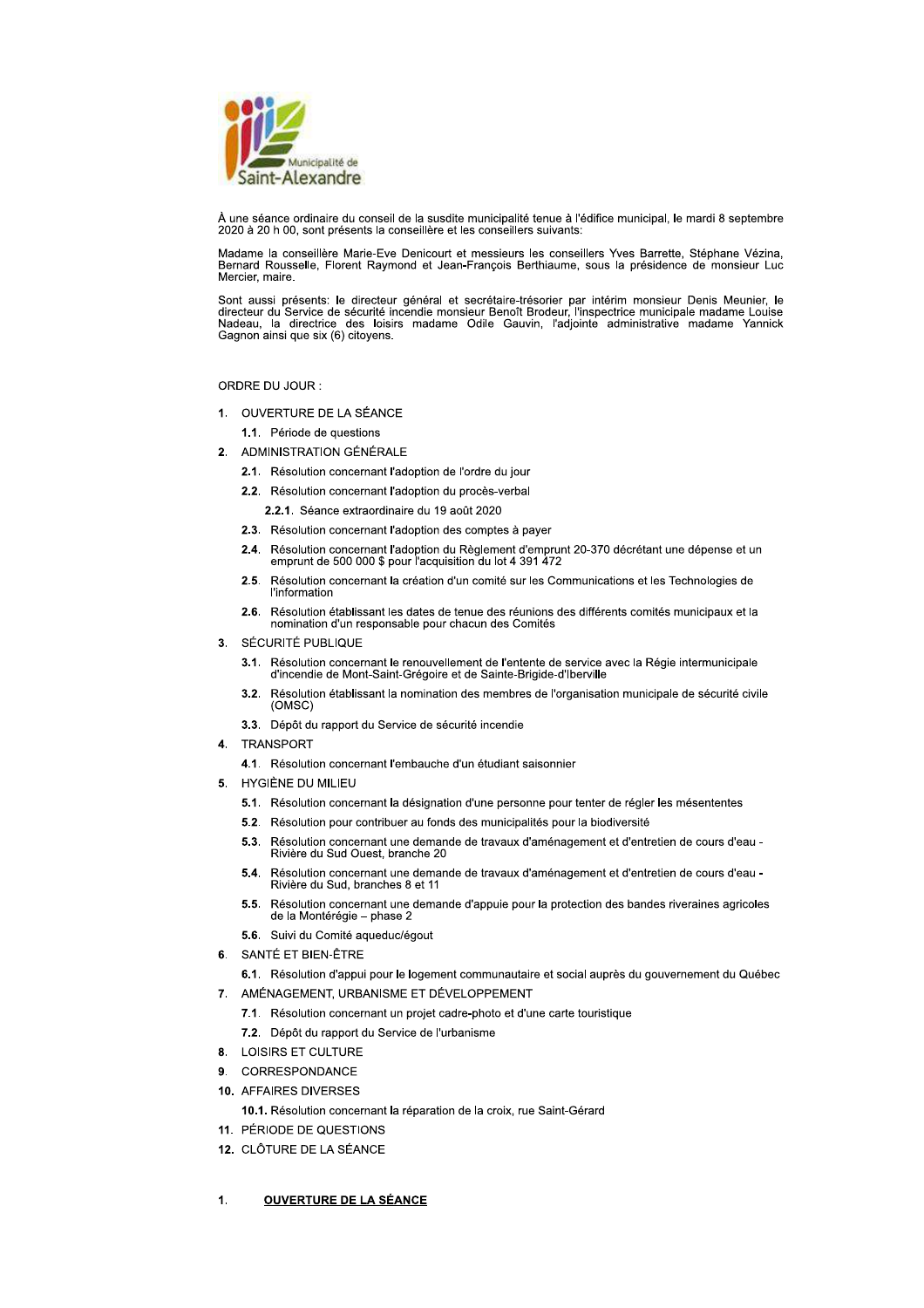Les membres présents à l'ouverture de la séance formant quorum, l'assemblée est déclarée régulièrement constituée par le maire, monsieur Luc Mercier à 20 h 00.

### Période de questions

Conformément aux dispositions de la loi, le maire invite les personnes présentes à poser des questions aux membres du conseil municipal. De plus, le public a été invité à présenter ses questions au conseil municipal, par é (poste, télécopieur, courriel ou livré à l'hôtel de ville).

### **ADMINISTRATION GÉNÉRALE**  $\overline{2}$ .

#### 20-09-201 Résolution concernant l'adoption de l'ordre du jour

Il est proposé par le conseiller Bernard Rousselle, appuyé par le conseiller Yves Barrette et unanimement résolu d'adopter l'ordre du jour tel que présenté tout en gardant le point affaires diverses ouvert.

### Résolution concernant l'adoption du procès-verbal

### 20-09-202 Séance extraordinaire du 19 août 2020

CONSIDÉRANT QUE le procès-verbal a été transmis aux membres du conseil dans les délais prescrits pour qu 'ils en fassent lecture;

CONSIDÉRANT QUE les membres du conseil ont individuellement pris connaissance du procèsverbal de la séance extraordinaire du 19 août 2020;

**CONSIDÉRANT QUE** ceux-ci renoncent à la lecture du procès-verbal:

EN CONSÉQUENCE, il est proposé par la conseillère Marie-Eve Denicourt, appuyée par le conseiller Stéphane Vézina et unanimement résolu d'adopter le procès-verbal de la séance extraordinaire du 19 août 2020 tel que rédigé.

### 20-09-203 Résolution concernant l'adoption des comptes à payer

Il est proposé par le conseiller Florent Raymond, appuyé par le conseiller Yves Barrette et unanimement résolu, d'engager les crédits nécessaires et d'autoriser les dépenses effectuées au cours du mois, d'accepter les salaires payés et le paiement des comptes au total représentant les déboursés suivants:

| 81358 à 81424           | pour | 75 790 41 \$  |
|-------------------------|------|---------------|
| 3799 à 3824             | pour | 165 759 77 \$ |
| 501272 à 501317<br>7373 | pour | 44 043.38 \$  |
| ass.collective          | pour | 2917.57\$     |
| matières résiduelles    | pour | 19 678, 17 \$ |
| relevé août             | pour | 313.04\$      |
|                         |      |               |

20-09-204 Résolution concernant l'adoption du Règlement d'emprunt 20-370 décrétant une dépense et<br>un emprunt de 500 000 \$ pour l'acquisition du lot 4 391 472

> ATTENDU QUE conformément aux dispositions de l'article 148 du Code municipal du Québec, une copie du projet de règlement 20-370 décrétant une dépense et un emprunt de 500 000\$ pour l'acquisition du lot 4 391 472 et pour la réalisation des travaux nécessaires afin de rendre l'immeuble<br>utilisable à des fins d'agrandissement de l'école était disponible au plus tard 72 heures avant l'heure<br>fixée pour le municipal;

> ATTENDU QUE dès le début de la présente séance, des copies du présent règlement étaient disponibles pour le public;

> ATTENDU QU'avant l'adoption du règlement, le directeur général et secrétaire-trésorier a<br>mentionné l'objet de celui-ci et que des modifications dans la présentation du règlement ont été mentation in response a construction de la constantion de la proceduration de regionnement plus apporté par rapport au projet initialement déposé le 19 août dernier mais qu'aucun changement n'a<br>été fait concernant la natur

> EN CONSÉQUENCE, il est proposé par le conseiller Jean-François Berthiaume, appuyé par le conseiller Stéphane Vézina et résolu que le règlement 20-370 décrétant une dépense et un emprunt de 500 000\$ pour l'acquisition du lo rendre l'immeuble utilisable à des fins d'agrandissement de l'école soit adopté.

> > Adoptée à l'unanimité

20-09-205 Résolution concernant la création d'un comité sur les Communications et les Technologies de l'information

> ATTENDU QUE le Conseil municipal souhaite trouver des solutions afin de mieux communiquer l'information à ses citoyens;

> ATTENDU QUE pour se faire, il souhaite procéder à la formation d'un Comité chargé d'étudier la<br>question et de lui soumettre ses recommandations;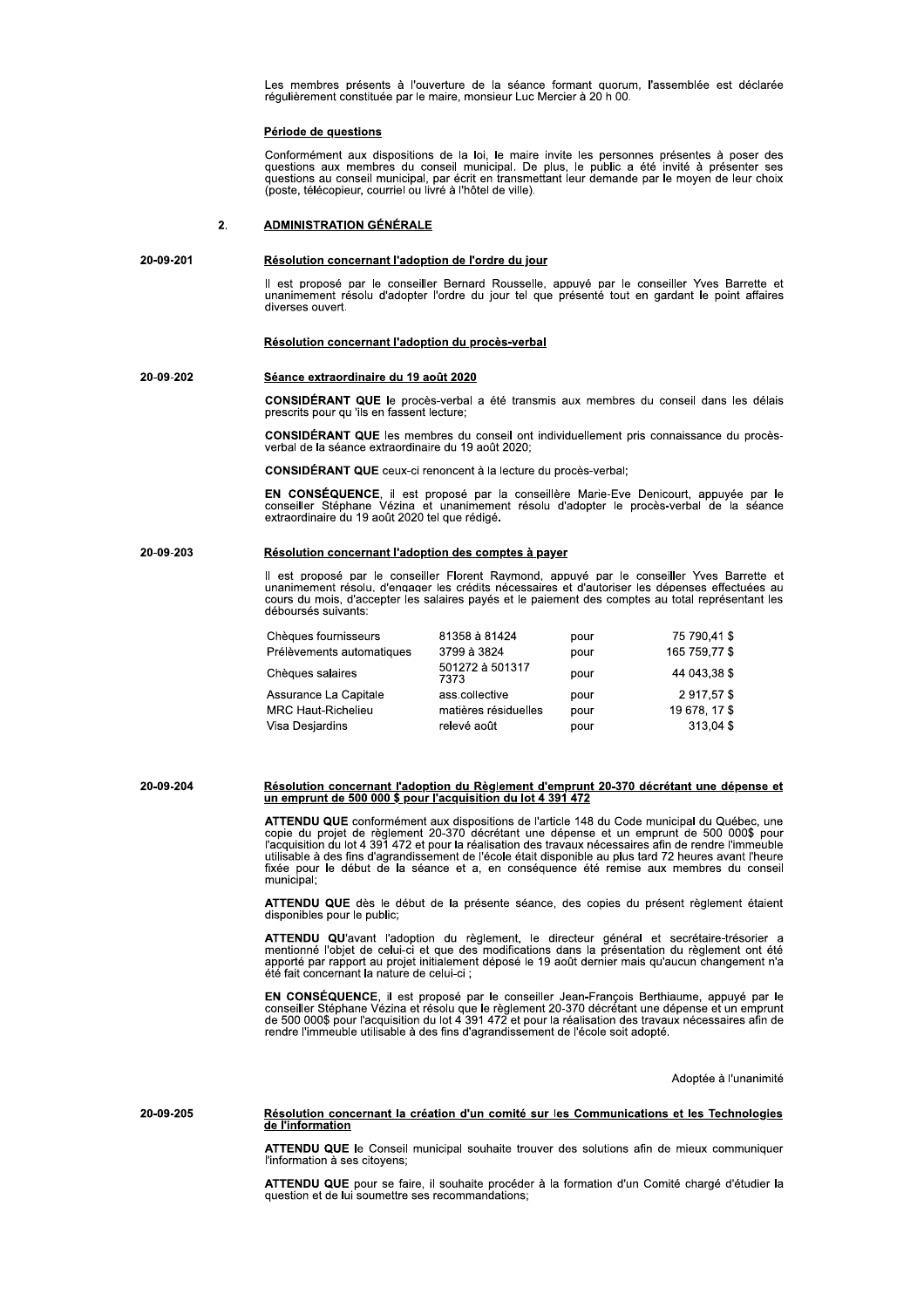ATTENDU QUE l'article 82 du Code municipal du Québec (chapitre C-27.1) prévoit que le Conseil «<br>peut nommer des comités, composés d'autant de ses membres qu'il juge convenable, avec pouvoir d'examiner et étudier une question quelconque. »;

EN CONSÉQUENCE, il est proposé par le conseiller Jean-François Berthiaume, appuyé par le conseiller Stéphane Vézina et résolu de procéder à la formation du Comité des communications et des technologies de l'information formé des membres suivants :

- Stéphạne Vézina, président
- MarieEve Denicourt, membre<br>JeanFrançois Berthiaume, membre  $\bullet$
- 

Il est également résolu que le Comité soit chargé d'étudier la possibilité de mieux communiquer<br>l'information aux citoyens de la municipalité et de lui présenter ses recommandations. Le comité se<br>rencontrera idéalement au

Adoptée à l'unanimité

## Résolution établissant les dates de tenue des réunions des différents comités municipaux et la nomination d'un responsable pour chacun des Comités

ATTENDU QUE conformément aux dispositions de l'article 82 du Code municipal du Québec (chapitre C-27.1), le Conseil municipal a antérieurement procédé à la formation de différents comités pour l'assister dans ses décisions:

ATTENDU QU'il y a lieu conformément à ces dispositions de désigner un président pour chacun de ces comités et de prévoir la fréquence suggérée des rencontres de travail;

EN CONSÉQUENCE, il est proposé par le conseiller Yves Barrette, appuyé par le conseiller Bernard Rousselle et résolu que les personnes suivantes soient nommées à la présidence de leur<br>comité avec la fréquence des rencontres de travail qui leur est suggéré :

| Comité                                                                                               | Présidence                                                                                                     | Fréquence                                      |
|------------------------------------------------------------------------------------------------------|----------------------------------------------------------------------------------------------------------------|------------------------------------------------|
| Aqueduc et égout<br>Autoroute 35<br>Environnement<br>Politique familiale<br>Ressources humaines (RH) | <b>Yves Barrette</b><br>Yves Barrette<br><b>Florent Raymond</b><br><b>Yves Barrette</b><br>Marie-Eve Denicourt | 2 mois<br>3 mois<br>2 mois<br>3 mois<br>1 mois |
| Service de sécurité incendie<br>et civile                                                            | Jean-François Berthiaume                                                                                       | 2 mois                                         |
| Voirie                                                                                               | <b>Bernard Rousselle</b>                                                                                       | 2 mois                                         |
|                                                                                                      |                                                                                                                |                                                |

Adoptée à l'unanimité

#### $3.$ **SÉCURITÉ PUBLIQUE**

20-09-207

20-09-208

20-09-206

# Résolution concernant le renouvellement de l'entente de service avec la Régie<br>intermunicipale d'incendie de Mont-Saint-Grégoire et de Sainte-Brigide-d'Iberville

ATTENDU QUE la Municipalité de Saint-Alexandre a conclu une entente de services avec la Régie intermunicipale d'incendie de Mont-Saint-Grégoire et Sainte-Brigide-d'Iberville (la Régie) concernant la prévention incendie et plus particulièrement les services d'un technicien en prévention incendie<br>(TPI);

### ATTENDU QUE les clauses monétaires sont révisées annuellement;

ATTENDU QU'en vertu de sa résolution RI-2020-07-1227, la Régie informe les municipalités Traitive de la majoration du tarif horaire du technicien en prévention incendie basée sur<br>l'indice des prix à la consommation pour la province de Québec de décembre 2019 par rapport à<br>décembre 2018, soit une hausse de 2,7%

ATTENDU QUE les frais de déplacements demeurent inchangés pour l'année 2021;

ATTENDU QUE le Conseil municipal est favorable à cette augmentation;

EN CONSÉQUENCE, il est proposé par le conseiller Jean-François Berthiaume, appuyé par la conseillère Marie-Ève Denicourt et résolu d'accepter les conditions financières de la Régie intermunicipale d'incendie de Mont-Saint-

Adoptée à l'unanimité

### Résolution établissant la nomination des membres de l'organisation municipale de sécurité civile (OMSC)

ATTENDU QU'il a lieu de nommer les membres de l'organisation municipale de sécurité civile  $(omsc)$ 

EN CONSÉQUENCE il est proposé par le conseiller Florent Raymond, appuyé par le conseiller<br>Jean-François Berthiaume et résolu d'accepter la liste des membres de l'organisation municipale de sécurité civile comme suit:

- Luc Mercier, maire
- Stéphane Vézina, conseiller
- Yves Barrette, conseiller
- Bernard Rousselle, conseiller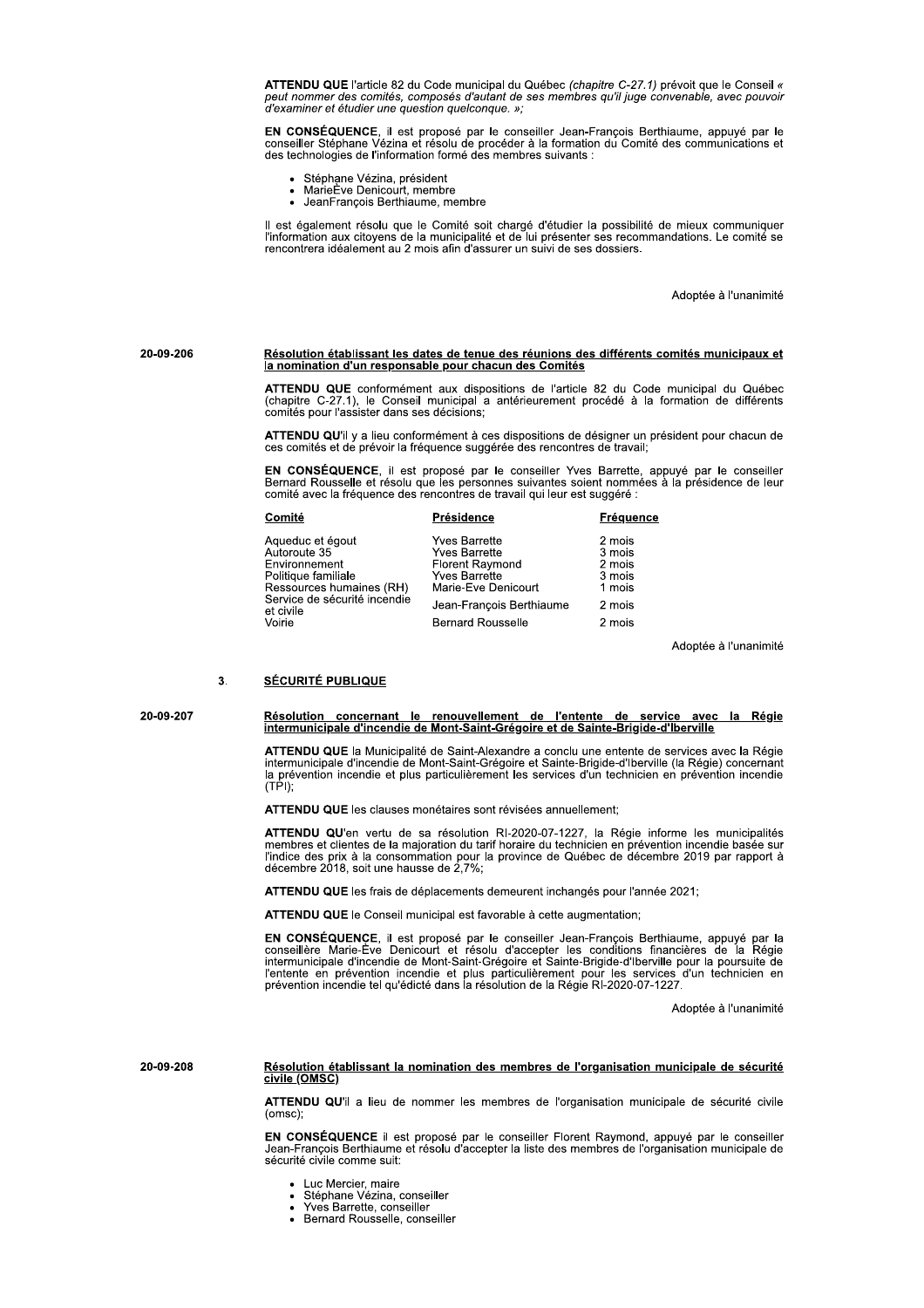- Florent Raymond, conseiller<br>Marie-Eve Denicourt, conseillère
- 
- Jean-François Berthiaume, conseiller
	- Benoît Brodeur, directeur SSI<br>Louise Nadeau, inspectrice municipale
	- Francine Perras, administration
- $\ddot{\phantom{0}}$
- Alain Pinard, bénévole<br>Geneviève Lévesque, bénévole
- Martin Galipeau, bénévole

Adoptée à l'unanimité

### 20-09-209 Dépôt du rapport du Service de sécurité incendie

Il est proposé par la conseillère Marie-Eve Denicourt, appuyée par le conseiller Jean-François<br>Berthiaume et résolu de prendre acte du dépôt du rapport présenté par monsieur Benoît Brodeur,<br>directeur SSI pour le mois d'aoû

- 5 appels incendies:
- 2 entraides:  $\ddot{\phantom{0}}$ 1 premier répondant.

Il nous informe également de la journée de visite pour la prévention incendie qui aura lieu le samedi 12 septembre de 9h à 13h.

#### $\overline{4}$ . **TRANSPORT**

20-09-210 Résolution concernant l'embauche d'un étudiant saisonnier

**CONSIDÉRANT** la démission d'un employé col bleu:

CONSIDÉRANT les besoins opérationnels au service des travaux publics de la municipalité au cours de la saison estivale:

CONSIDÉRANT la qualité de la candidature de monsieur Xavier Harbec pour ce poste;

EN CONSÉQUENCE il est proposé par le conseiller Bernard Rousselle, appuyé par le conseiller Stéphane Vézina et résolu;

D'embaucher monsieur Xavier Harbec comme employé col bleu saisonnier au service des travaux<br>publics de la municipalité du 26 août au 30 octobre 2020 au tarif horaire de 16 \$ de l'heure.

Adoptée à l'unanimité

#### 5. **HYGIÈNE DU MILIEU**

20-09-211

### Résolution concernant la désignation d'une personne pour tenter de régler les mésententes

ATTENDU QUE la Municipalité est saisie d'un problème d'inondation en arrière-lot des terrains de la rue Matis qui se déverse dans la branche 6 de la rivière du Sud:

ATTENDU QUE cette problématique relève de la personne désignée pour tenter de régler les mésententes prévues aux articles 35 et suivants de la Loi sur les compétences municipales (chapitre C-47.1);

ATTENDU QUE la Municipalité souhaite procéder à la nomination d'une personne d'expérience en drainage afin de régler cette problématique;

EN CONSÉQUENCE, il est proposé par le conseiller Jean-François Berthiaume, appuyé par la<br>conseillère Marie-Eve Denicourt et résolu unanimement, en conformité avec l'article 35 de la Loi sur les compétences municipales, de procéder à la nomination de Monsieur Lucien Méthé à titre de Service désignée pour tenter de régler les mésententes visées à l'article 36 de ladite loi et en<br>particulier, la problématique d'accumulation d'eau à l'arrière des terrains coté Nord-Ouest de la rue<br>Matis.

Il est par ailleurs résolu que la rémunération et les frais admissibles de la personne désignée soit les suivants:

- Rémunération : 85,00\$/heure
- Frais de déplacements : 0,50\$/km<br>Frais de déplacements : 0,50\$/km<br>Avis recommandé : 12,00\$/chaque
- 

Ces montants relatifs à la tarification et aux frais applicables seront à la charge de la Municipalité.

20-09-212 Résolution pour contribuer au fonds des municipalités pour la biodiversité

> CONSIDÉRANT QUE la municipalité de Saint-Alexandre a un rôle important à jouer dans la lutte et l'adaptation aux changements climatiques ainsi que pour la conservation, la restauration et la mise en valeur des milieux naturels sur son territoire:

> CONSIDÉRANT QUE la Société pour la nature et les parcs (SNAP Québec), organisme voué à la protection des milieux naturels et la Fondation de la faune du Québec (ci-après la « Fondation »),<br>organisme dont la mission est la conservation et la mise en valeur de la faune et de ses habitats, ent mis sur pied un « Fonds des municipalités pour la biodiversité/ Municipalité de Saint-Alexandre » (ci-après le « Fonds MB/Saint-Alexandre ») qui est mis à la disposition des municipalités afin de développer des projets de protection de la biodiversité :

> CONSIDÉRANT QUE chaque Fonds MB /Saint-Alexandre est destiné à recevoir des contributions en argent et à les réserver exclusivement pour soutenir la réalisation de projets conformes au<br>mandat de la Fondation et à des projets soumis par la municipalité détentrice de ce Fonds MB.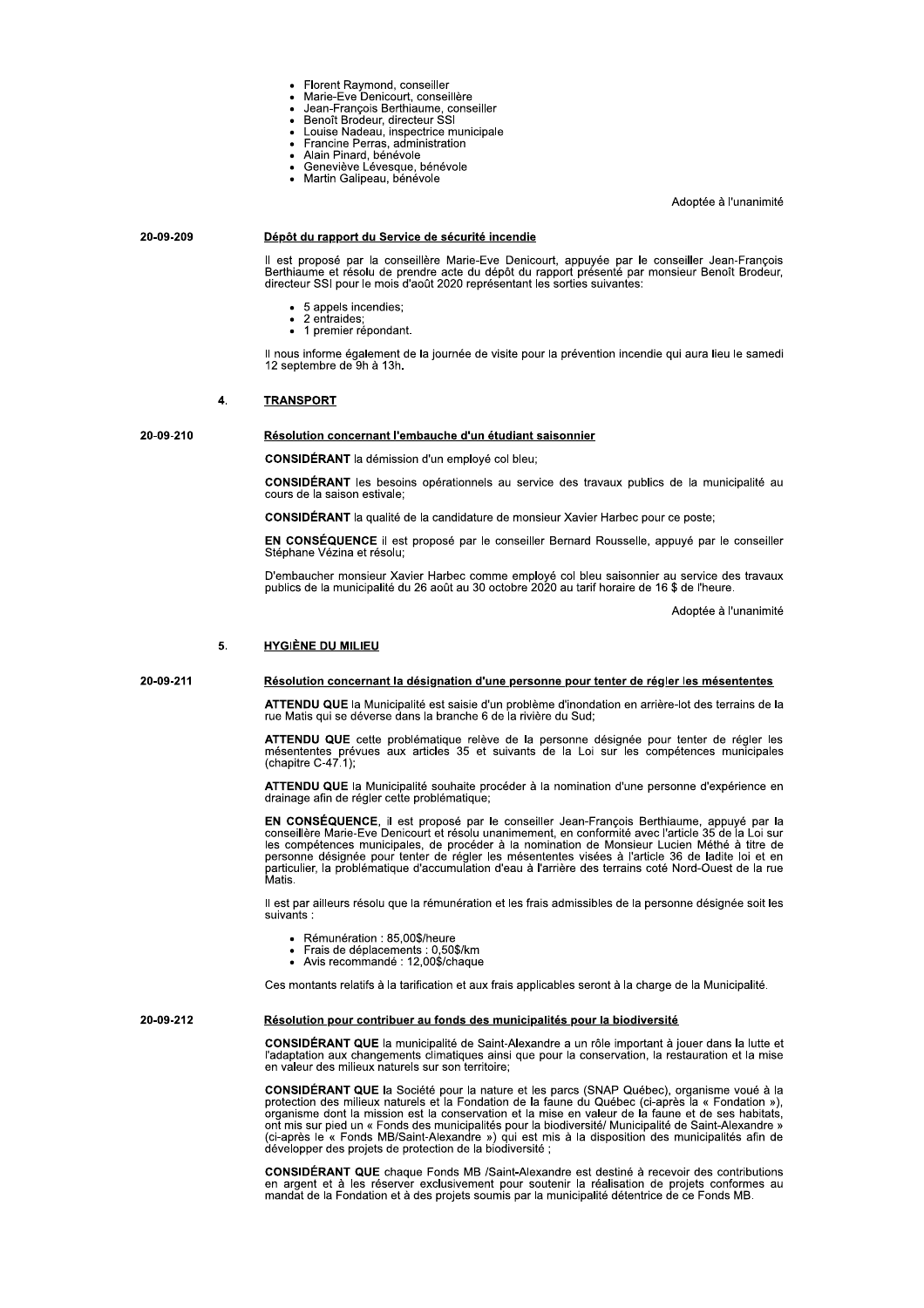CONSIDÉRANT QUE la Fondation s'engage à contribuer, pour les années 2019 à 2022<br>inclusivement, au Fonds MB/Saint-Alexandre selon l'une ou l'autre des modalités suivantes :

1. Pour chaque dollar de contribution versé par la municipalité de Saint-Alexandre en 2020- $2021$ 

- un montant équivalent à 7 % de la contribution de la Municipalité sera prélevé pour alimenter le<br>Plan Nous (volet 3);

- un montant équivalent à 8 % de la contribution de la Municipalité sera prélevé pour la gestion du<br>Fonds MB/Saint-Alexandre par la Fondation.

2. Pour chaque dollar de contribution versé par la municipalité de Saint-Alexandre en 2020-<br>2021, la Fondation et ses partenaires verseront au Fonds MB/Saint-Alexandre un montant<br>se situant entre 90% et 105% selon les anné gouvernementaux. La contrepartie est ainsi calculée chaque année selon les paramètres annlicables

**CONSIDÉRANT QUE** le ministre de l'Environnement et de la Lutte contre les changements climatiques soit autorisé à octroyer à la Fondation une subvention d'un montant maximal de 1 875<br>000 \$, soit un montant maximal de 625 2020, 2020-2021 et 2021-2022, pour le Fonds MB; lesquels fonds seront répartis entre les<br>municipalités adhérentes pour un maximum de 1 \$ par ménage que compte ladite municipalité;

CONSIDÉRANT QUE l'ensemble des Fonds MB est créé en vertu d'entente entre des municipalités et la Fondation et est destiné au développement de projets de protection des milieux naturels et de lutte aux changements climatiques:

EN CONSÉQUENCE, il est proposé par le conseiller Yves Barrette, appuyé par le conseiller Florent Raymond et résolu que :

QUE la municipalité de Saint-Alexandre appuie le projet de création d'un fonds dédié à la Fondation<br>selon les termes de l'Entente relative à la création et à la gestion d'un fonds dédié liant la Fondation et la Municipalité de Saint-Alexandre:

QUE la municipalité de Saint-Alexandre consent à v verser l'équivalent de 1 \$ par ménage par année.

QUE la municipalité de Saint-Alexandre autorise l'utilisation du montant ou une partie du montant<br>déposé dans le Fonds pour le financement des projets de conservation de milieux naturels et de<br>lutte aux changements climati avec la Fondation.

Adoptée à l'unanimité

### 20-09-213 Résolution concernant une demande de travaux d'aménagement et d'entretien de cours d'eau - Rivière du Sud Ouest, branche 20

CONSIDÉRANT QUE la municipalité de Saint-Alexandre a recu une demande de monsieur René Bessette afin de procéder à l'entretien et le nettoyage du cours d'eau Rivière du Sud-Ouest,<br>Branche 20, sur le lot 4 390 073;

EN CONSÉQUENCE, il est proposé par le conseiller Florent Raymond, appuyé par le conseiller Stéphane Vézina et résolu:

QUE la demande soit faite auprès de la MRC du Haut-Richelieu afin que des travaux de nettoyage soient effectués dans le cours d'eau Rivière du Sud-Ouest, Branche 20

QUE le conseil de la municipalité de Saint-Alexandre avise la MRC du Haut-Richelieu de son se la mention de procéder à la répartition des frais encourus selon la superficie contributive des terrains<br>situés sur le territoire de la municipalité et à cet effet, demande à la MRC du Haut-Richelieu de<br>produire un proj seulement, sans obligation de la part de la municipalité à maintenir ce mode de répartition

QUE le projet de répartition demandé soit utilisé uniquement à titre indicatif dans le cadre de la réunion des intéressés.

Adoptée à l'unanimité

Résolution concernant une demande de travaux d'aménagement et d'entretien de cours d'eau<br>- Rivière du Sud, branches 8 et 11 20-09-214

> CONSIDÉRANT QUE la municipalité de Saint-Alexandre a reçu une demande de monsieur Bernard<br>Paradis afin de procéder à l'entretien et le nettoyage du cours d'eau Rivière du Sud, Branches 8 et 11, sur les lots 5 444 788 et 5 444 790:

> EN CONSÉQUENCE, il est proposé par le conseiller Bernard Rousselle, appuyé par le conseiller Jean-Francois Berthiaume et résolu:

> QUE la demande soit faite auprès de la MRC du Haut-Richelieu afin que des travaux de nettoyage soient effectués dans le cours d'eau Rivière du Sud, Branches 8 et 11;

> QUE le conseil de la municipalité de Saint-Alexandre avise la MRC du Haut-Richelieu de son **NOCE** le conseil de l'inuncipalité de Saint-Alexandre avise la vinct du Tatalité de procéder à la répartition des frais encourus selon la superficie contributive des terrains situés sur le territoire de la municipalité et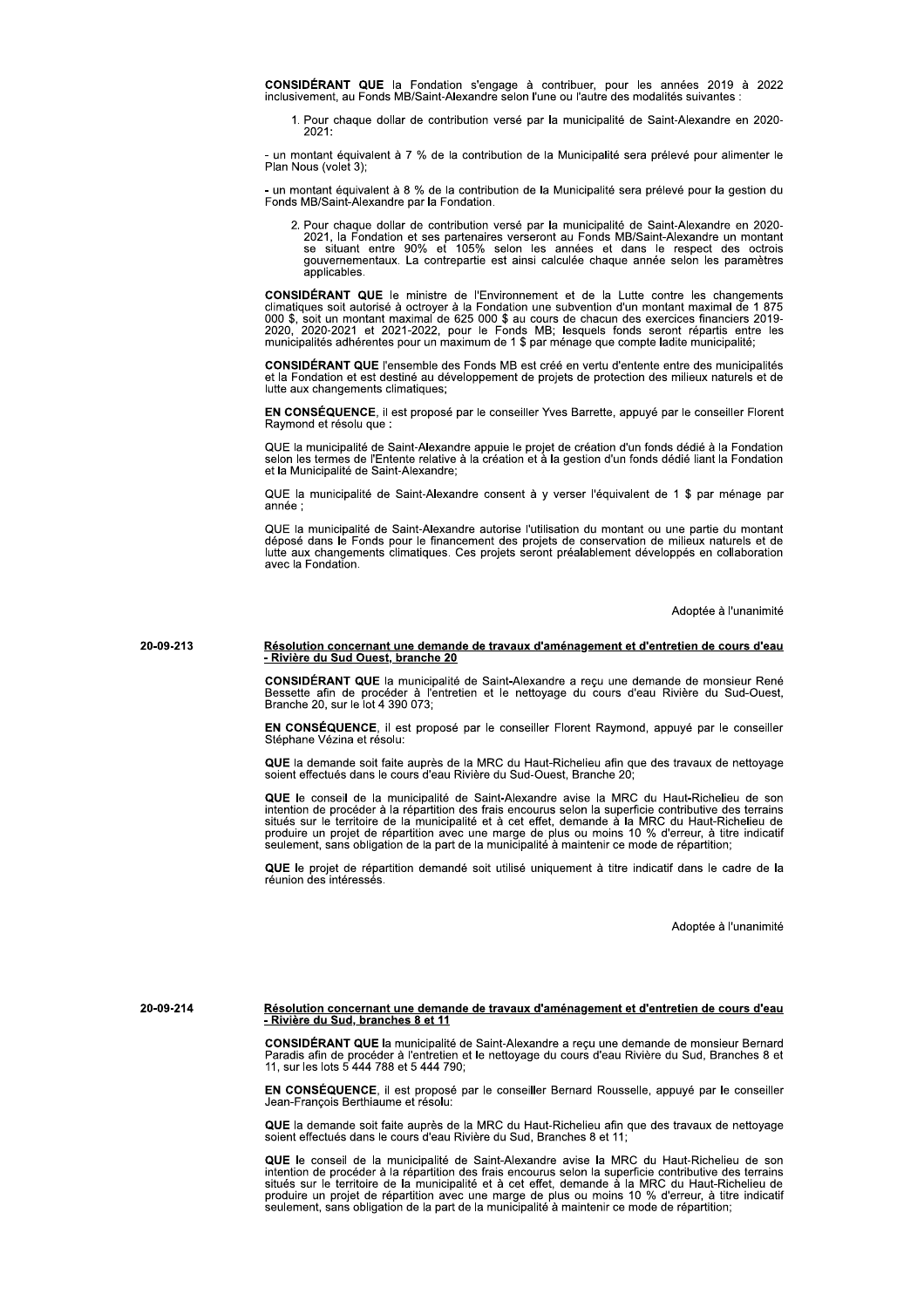QUE le projet de répartition demandé soit utilisé uniquement à titre indicatif dans le cadre de la réunion des intéressés.

Adoptée à l'unanimité

### 20-09-215 Résolution concernant une demande d'appuie pour la protection des bandes riveraines agricoles de la Montérégie - phase 2

ATTENDU QUE la Fédération de l'UPA de la Montérégie souhaite déposer une demande de<br>financement pour la phase 2 du projet de protection des bandes riveraines agricoles de la Montérégie

ATTENDU QUE la Fédération sollicite l'appui des MRC en collaboration avec leurs municipalités respectives afin qu'elles identifient les bandes riveraines prioritaires à cibler sur leur territoire;

ATTENDU QUE la Municipalité est favorable à ce projet ;

EN CONSÉQUENCE, il est proposé par le conseiller Jean-François Berthiaume, appuyé par le conseiller Yves Barrette et résolu d'appuyer la Fédération de l'UPA de la Montérégie dans ses démarches en vue de l'obtention d'une aide financière dans le cadre du volet 1 du programme de «<br>Soutien au rayonnement des régions du fonds régions et ruralité pour la Montérégie (2021-2023) dans le but de réaliser la phase 2 de son programme de protection des bandes riveraines agricoles de la Montérégie.

Adoptée à l'unanimité

#### 20-09-216 Suivi du Comité aqueduc/égout

Il est proposé par le conseiller Yves Barrette, appuyé par le conseiller Florent Raymond et résolu<br>unanimement d'autoriser la publication d'un sondage sur la qualité de l'eau dans la municipalité, dans le but d'analyser les problématiques et apporter les modifications nécessaires pour une amélioration de l'eau sur le territoire.

### 6. **SANTÉ ET BIEN-ÊTRE**

20-09-217

### Résolution d'appui pour le logement communautaire et social auprès du gouvernement du Québec

ATTENDU QUE le confinement à la maison et les temps inédits que traversent toujours les<br>Québécois et le monde, rappellent plus que jamais que d'avoir un logement décent est trop souvent pris pour acquis ;

ATTENDU QUE 305 590 ménages au Québec ont des besoins de logements adéquats et abordables:

ATTENDU QUE ces besoins ne sont pas comblés par l'offre actuelle de logements ;

ATTENDU QUE la relance de l'économie québécoise passe définitivement par la construction de logements sociaux et communautaires

ATTENDU QUE les investissements en habitation communautaire permettent d'atteindre un double objectif, soit de venir en aide aux ménages les plus vulnérables tout en générant des retombées<br>économiques importantes:

ATTENDU QUE chaque dollar investi dans la réalisation de projets d'habitation communautaire génère 2,30 \$ en activité économique dans le secteur de la construction;

ATTENDU QU'il est nécessaire de loger convenablement les Québécoises et les Québécois;

EN CONSÉQUENCE il est proposé par le conseiller Stéphane Vézina, appuyé par la conseillère Marie-Eve Denicourt et unanimement résolu:

Surface and substration of the process of the communautaires of d'inclure le logement social et communautaires et d'inclure le logement social et communautaire au cœur de son plan de relance économique. Demander au gouvernement du Québec de financer 10 000 nouveaux logements sociaux et

De transmettre une copie de cette résolution à la ministre des Affaires municipales et de l'Habitation, Madame Andrée Laforest, ainsi qu'à la présidente du Conseil du trésor, Madame Sonia LeBel, et au ministre des Finances, Monsieur Eric Girard.

#### $\overline{7}$ . AMÉNAGEMENT, URBANISME ET DÉVELOPPEMENT

20-09-218

### Résolution concernant un projet cadre-photo et d'une carte touristique

Il est proposé par le conseiller Stéphane Vézina, appuyé par le conseiller Yves Barrette et unanimement résolu d'accepter la proposition de Tourisme Haut-Richelieu pour l'installation d'un<br>cadre-photo et d'une carte touristique intéractive sur le terrain de l'Église et du parc de la Riveraine pour une durée de 2 ans.

### Dépôt du rapport du Service de l'urbanisme

Le rapport des permis du mois d'août, émis par Louise Nadeau, inspectrice, totalisant vingt-six (26) permis est déposé.

#### $\mathbf{8}$ **LOISIRS ET CULTURE**

9. **CORRESPONDANCE**